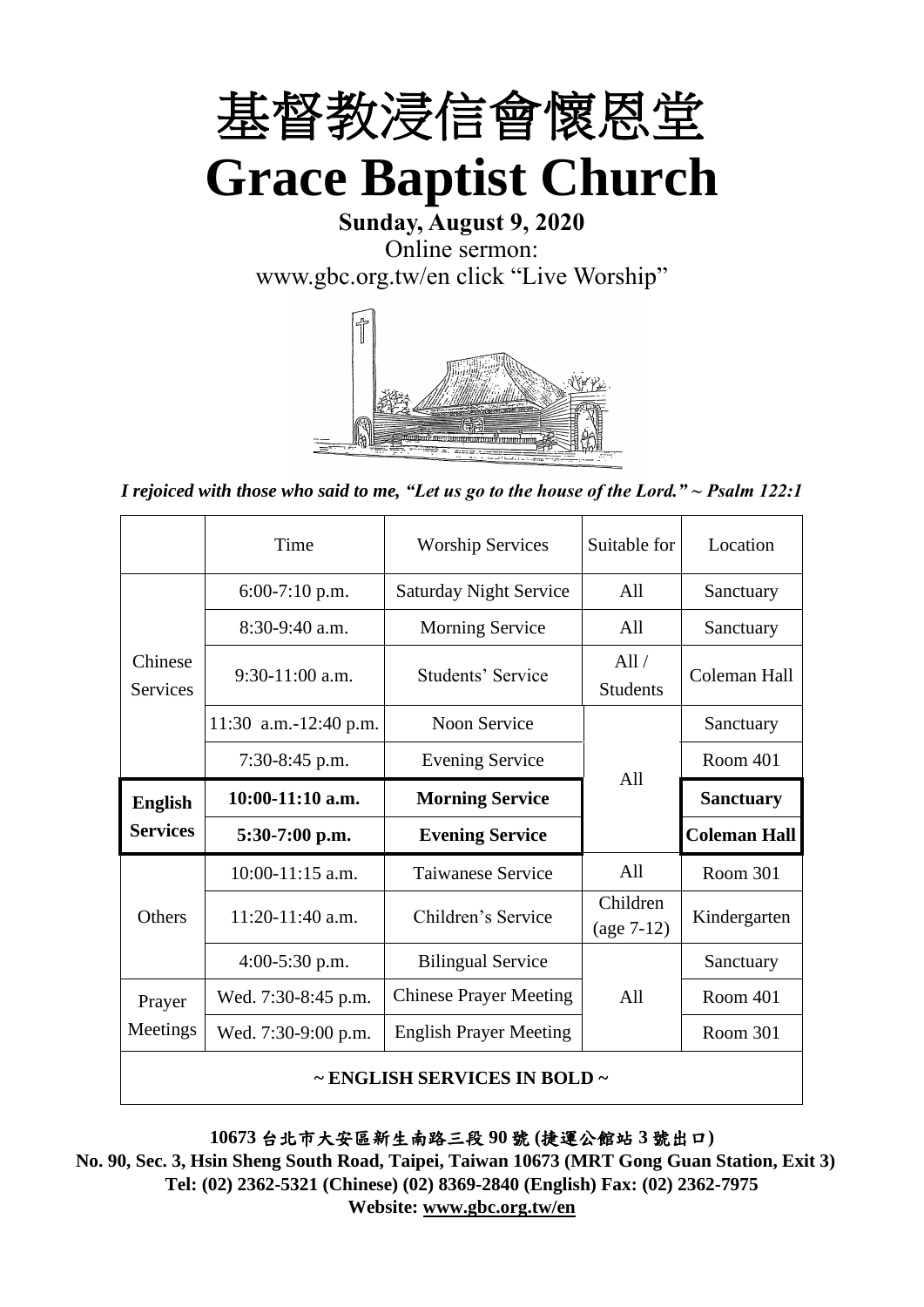**Welcome to Grace Baptist Church English Congregation. Thank you for choosing to worship with us and celebrate the glory of our Lord.**

|                                     | Morning Worship Service - 10:00 a.m.<br>Sunday, August 9, 2020 (Sanctuary)                                                               |                                 |
|-------------------------------------|------------------------------------------------------------------------------------------------------------------------------------------|---------------------------------|
| Prelude                             |                                                                                                                                          | Catherine Liu                   |
| Greeting/Prayer                     |                                                                                                                                          | Cherrie Lim                     |
| Worship through Music               | "The Family Prayer Song"                                                                                                                 |                                 |
|                                     | "Let It Be Jesus"                                                                                                                        |                                 |
| <b>Pastoral Prayer</b>              |                                                                                                                                          | <b>Pastor Nick Brideson</b>     |
| Worship through Music               | "The Power of the Cross"                                                                                                                 | Cherrie Lim                     |
|                                     | "We Are An Offering"                                                                                                                     |                                 |
| <b>Offertory Prayer</b>             |                                                                                                                                          | Amanda Lou                      |
| Tithes and Offerings                |                                                                                                                                          |                                 |
| Doxology                            |                                                                                                                                          |                                 |
| Pray for Our Church                 |                                                                                                                                          | Michael Huang                   |
| <b>Special Music</b>                | "Jubilate Deo (Jubilant God)"                                                                                                            | Choir                           |
| <b>Scripture Reading</b>            | Ephesians 4:1-7,11-16                                                                                                                    | Michael Huang                   |
| Message                             | We Support One Another                                                                                                                   | Minister Kevin Wang             |
| <b>Response Song</b>                | "We Are Called to Be God's People" - #390                                                                                                |                                 |
| <b>Benediction</b>                  |                                                                                                                                          | <b>Pastor Nick Bredeson</b>     |
| Welcome                             |                                                                                                                                          |                                 |
| <b>Closing Song</b>                 | "As the Lord Is with Us"                                                                                                                 | Cherrie Lim                     |
| Postlude                            |                                                                                                                                          | Catherine Liu                   |
| Wear a mask<br>before entering      | Nursery care is available in the "Cry Room" at the back of the Sanctuary                                                                 |                                 |
|                                     |                                                                                                                                          |                                 |
| the Cry Room.                       | during the Morning Worship Service.                                                                                                      |                                 |
|                                     | Evening Worship Service - 5:30 p.m.                                                                                                      |                                 |
|                                     | Sunday, August 9, 2020 (Sanctuary)                                                                                                       |                                 |
| Prelude<br>Prayer                   |                                                                                                                                          | Praise Tan                      |
| Worship through Music               | "Open the Eyes of My Heart"                                                                                                              | Alex Chen, Leader               |
| Greeting                            |                                                                                                                                          | Michael Huang                   |
| <b>Pastoral Prayer</b>              |                                                                                                                                          | <b>Pastor Nick Brideson</b>     |
| Worship through Music               | "Cannons"                                                                                                                                | Alex Chen, Leader               |
|                                     | "Consuming Fire"<br>Your Grace Amazes Me                                                                                                 |                                 |
| <b>Offertory Prayer</b>             |                                                                                                                                          | Amy Wang                        |
| Tithes and Offerings                |                                                                                                                                          |                                 |
| Pray for Our Church                 |                                                                                                                                          | Michael Huang                   |
| <b>Scripture Reading</b><br>Message | Ephesians 4:1-16                                                                                                                         |                                 |
| <b>Response Song</b>                | We Support One Another<br>"How Great Is Our God"                                                                                         | Minister Kevin Wang             |
| <b>Closing Prayer</b>               |                                                                                                                                          | <b>Pastor Nick Bredeson</b>     |
| Welcome                             |                                                                                                                                          |                                 |
| Closing Song<br>Postlude            | "Consuming Fire"                                                                                                                         | Alex Chen, Leader<br>Praise Tan |
|                                     |                                                                                                                                          |                                 |
|                                     | <b>Our Vision Is to Spread the Gospel</b>                                                                                                |                                 |
| To achieve this, we aim:            |                                                                                                                                          |                                 |
| To become a house of prayer         | • Through prayer, to build the body of Christ<br>• From the body, to do the work of mission in Taipei, Taiwan, and neighboring countries |                                 |

*"but you will receive power when the Holy Spirit has come upon you; and you shall be My witnesses both in Jerusalem, and in all Judea and Samaria, and even to the remotest part of the earth." -* Acts 1:8 (NASB)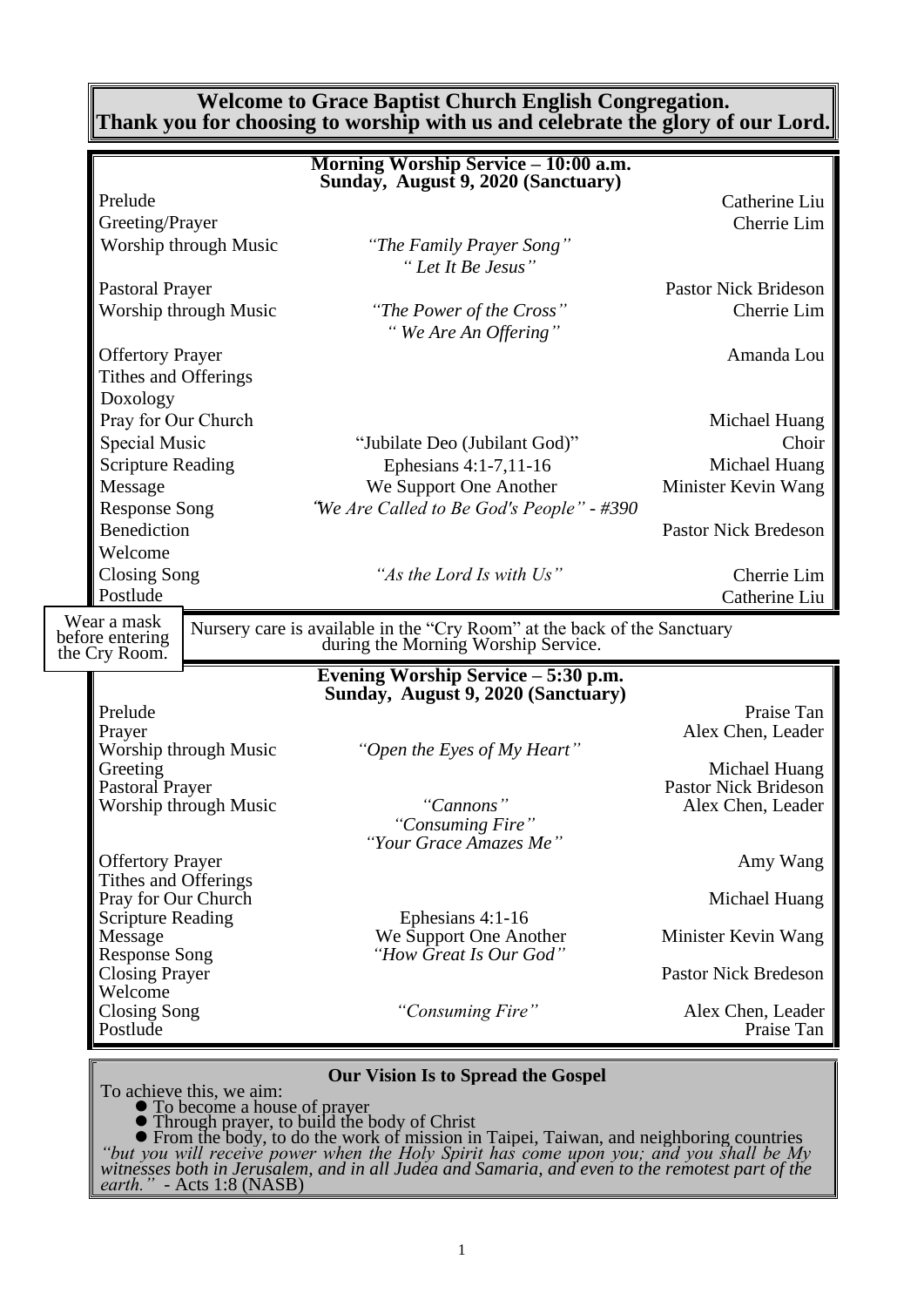### **Sermon Topic: We Support One Another Scripture: Ephesians 4:1-16**

#### **Speaker:** Minister Kevin Wang August 9, 2020

#### **Scripture: Ephesians 4:1-16 (NASB)**

<sup>1</sup> Therefore I, the prisoner of the Lord, implore you to walk in a manner worthy of the calling with which you have been called, <sup>2</sup> with all humility and gentleness, with patience, showing tolerance for one another in love,  $3$  being diligent to preserve the unity of the Spirit in the bond of peace. <sup>4</sup> There is one body and one Spirit, just as also you were called in one hope of your calling; <sup>5</sup> one Lord, one faith, one baptism, <sup>6</sup> one God and Father of all who is over all and through all and in all.

 $<sup>7</sup>$  But to each one of us grace was given according to the measure of Christ's gift.  $<sup>8</sup>$  Therefore</sup></sup> it says,

"When He ascended on high,

He led captive a host of captives,

And He gave gifts to men."

<sup>9</sup> (Now this expression, "He ascended," what does it mean except that He also had descended into the lower parts of the earth? <sup>10</sup> He who descended is Himself also He who ascended far above all the heavens, so that He might fill all things.)  $<sup>11</sup>$  And He gave some as apostles, and</sup> some as prophets, and some as evangelists, and some as pastors and teachers, <sup>12</sup> for the equipping of the saints for the work of service, to the building up of the body of Christ;  $^{13}$ until we all attain to the unity of the faith, and of the knowledge of the Son of God, to a mature man, to the measure of the stature which belongs to the fullness of Christ. <sup>14</sup> As a result, we are no longer to be children, tossed here and there by waves and carried about by every wind of doctrine, by the trickery of men, by craftiness in deceitful scheming; <sup>15</sup> but speaking the truth in love, we are to grow up in all aspects into Him who is the head, even Christ,  $^{16}$  from whom the whole body, being fitted and held together by what every joint supplies, according to the proper working of each individual part, causes the growth of the body for the building up of itself in love.

#### **Notes:**



### **Sermon Next Sunday,** *August 16***:**

| <b>Speaker</b>                                                                                                                           | <b>Topic</b>             | <b>Bible Text</b> |  |
|------------------------------------------------------------------------------------------------------------------------------------------|--------------------------|-------------------|--|
| <b>Pastor Nick Brideson</b>                                                                                                              | We Encourage One Another | Ephesians 4       |  |
| Study the Bible text ahead and you will get more from the sermon.<br>You are welcome to join one of the Sunday classes listed on page 6. |                          |                   |  |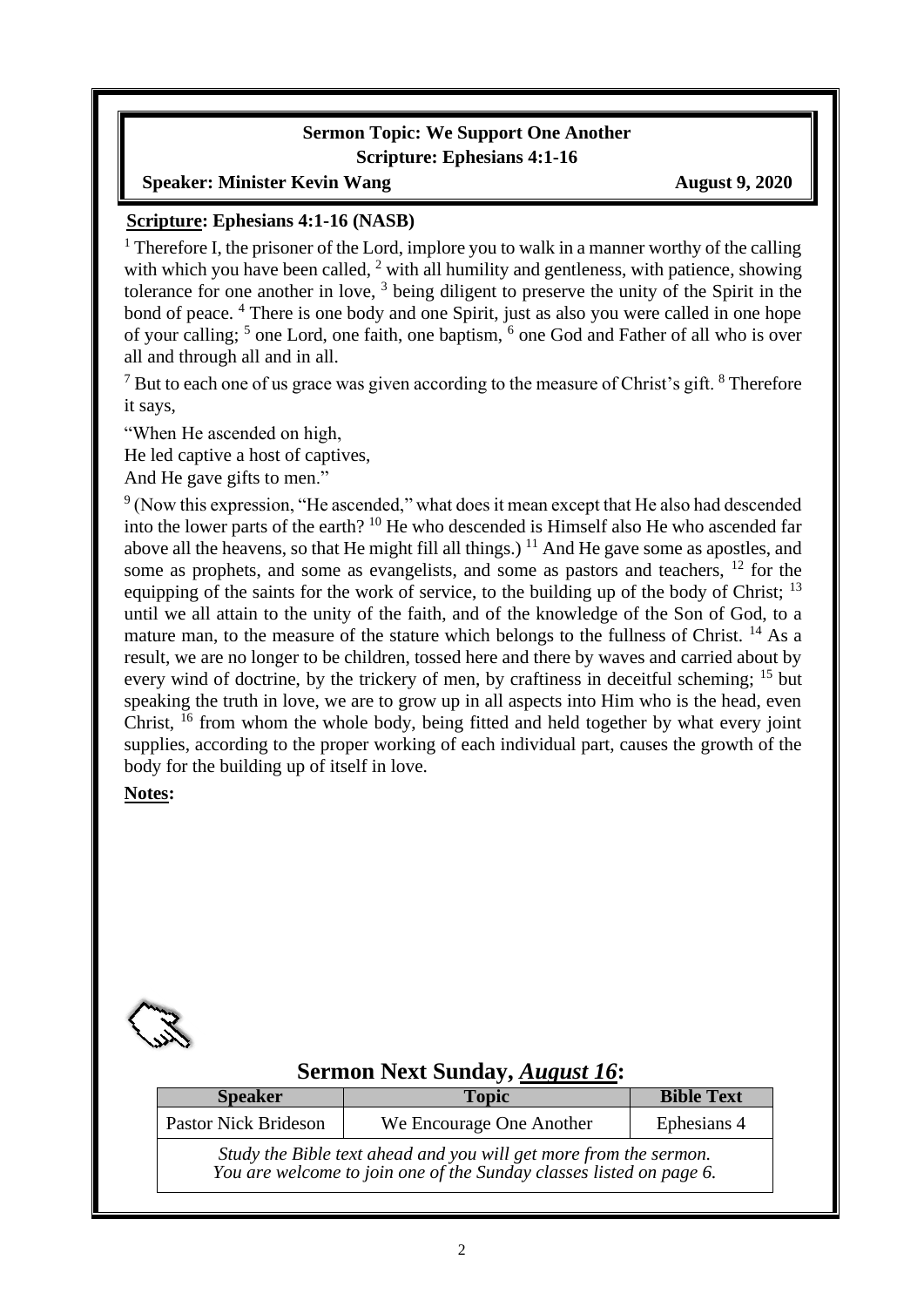# **Wednesday Night Prayer Meeting**

*"My house shall be called a house of prayer" (Matthew 21:13)*

Let us be a church of prayer. Come and pray with brothers and sisters in Christ 7:30 - 9:00 p.m. every Wednesday in Room 301. Go directly to the physical Prayer Meeting or email Minister Priscilla (priscilla@gbc.org.tw) for how to join the Zoom Prayer Meeting. Email prayer requests to Minister Priscilla.

Prayer Focus for this coming Wednesday:

| 1st Week                | 2nd Week               | 3rd Week        | 4th Week | 5th Week  |
|-------------------------|------------------------|-----------------|----------|-----------|
| Caring/Healing/Families | <b>Church Ministry</b> | <b>Missions</b> | The Lost | The World |

# **Alpha Course**

Alpha Course is especially suited for non-Christians, but anyone who wants to know more about Christianity is welcome to attend. It meets Sundays from 11:30 a.m. in the Calvary Room (Take the stairs by the front desk, 2.5th floor.)

Please invite your non-Christian friends and family members for the class and talk about the meaning of life.

# **Blood Donation on August 30**

Those of us blessed with good health, please come and help others by donating bloo *August 30*:

### **When/Where:**

9:00 a.m.–5:00 p.m.in front of GBC

### **Requirements:**

- 
- \* Between 17 and 65 years old
- \* Bring your ID/ARC
- \* Not had hepatitis in the last 12 years
- \* Not pregnant



New

# **Young Adults Fellowship**

The Fellowship is for young adults from the age of 20-35 to study God's Word and grow together. It meets on  $2<sup>nd</sup>$  and  $4<sup>th</sup>$  Saturdays from 10:30 a.m. to 12:00 p.m. in WanFu 22 (next to GBC building). Please join the Fellowship directly.



### *The following meeting will be August 29. (Minister Kevin will lead a mission trip on August 22 so has to postpone for that day only.)*

Contact Minister Kevin Wang at kevin@gbc.org.tw if you need more information.



# **Thursday Night Bible Study Group New Study**

The Thursday Night Bible Study Group is studying the Gospel of John with an emphasis on God the Father. Anyone who is interested, please join it directly from 7:30 to 9:00 p.m. in Room 301.

Questions? Please contact the leader, Rod Syverson, through his email: rod\_syverson@hotmail.com.

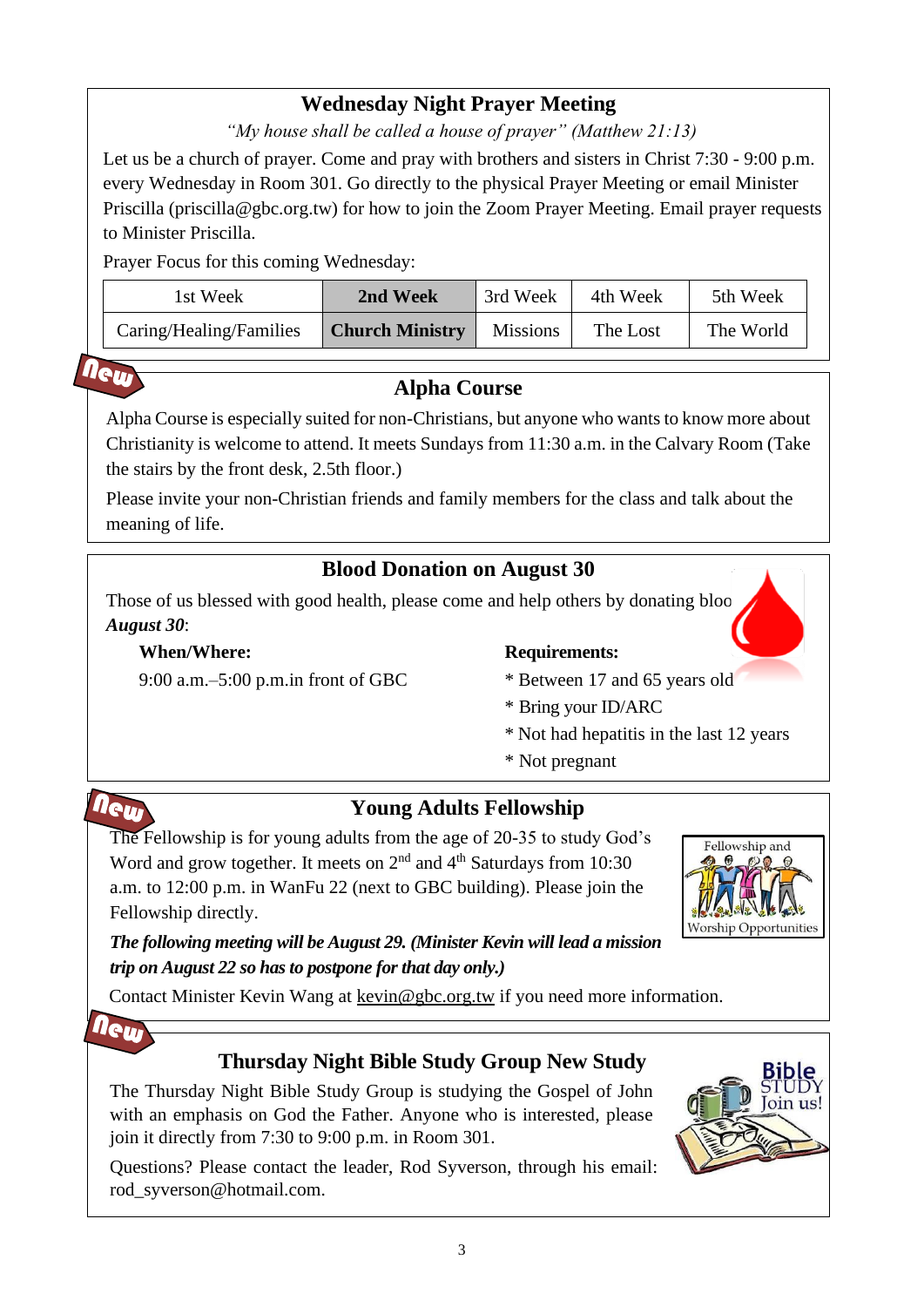★**Wearing a mask to cover the nose and mouth is required insideGBC. If you are not able to wear a mask, you are invited to join worship online.**

### **COVID-19 Precautions**

#### **Precautions inside GBC:**

- Temperatures will be taken when you enter GBC. (Please enter through GBC front door. Back door is for exit only.)
- All people must wear masks and sanitize hands
- No buffet-style food in groups/meetings inside GBC (Only lunch boxes or food in sealed packages. Drinks must be in individual containers.)
- Fill out the seating form when joining a worship service. Family members can sit together and fill out one form with one seat number to include all members.
- Take your bulletin home or put it in boxes marked "Bulletin RECYLE".
- No one should attend GBC who has been out of Taiwan in the last 2 weeks.
- See a doctor if you have a fever and cough.

#### **General Precautions :**

The government asks ALL people to NOT travel overseas. ALL people who arrive in Taiwan from overseas MUST self-quarantine for 14 days. During your quarantine, GBC welcomes you to join our worship via the Internet.

All meetings should keep an attendance record. The leader should keep the record for at least one month in case it is needed.

Please enter GBC through the front door. GBC back door is for *exit* only. The gate from the coffee deck (next to the sushi restaurant) will be open for people leaving GBC immediately after the morning service.

# **Orphanage Ministry**

Our next visit: **TODAY**

Meet in Room 403 at 1:00 p.m. and leave GBC from the front door at 2:00 p.m. No training is required.

This ministry sends big brothers/sisters (GBC registered members) to an orphanage, to help orphans build their relationship with God and to guide the children to trust Christ as Lord and Savior in the future. The team visits the orphanage every 2nd and 4th Sunday.

*Participants in this ministry must be registered members of GBC.*

### **Bible Studies for Life Class in Bahasa**

*Bible Studies for Life* Sunday class in Bahasa meets from 11:30 a.m. in Room B03. People coming from all nationalities who speak Bahasa are welcome.

Please go to the class directly if you are interested in joining. Questions? Please contact the leader, Maria Sagita, at: sagitamaria@gmail.com.

# **Preshool/AWANA & Youth Schedule**

Preschool, AWANA and Youth classes will be on break August 23 & 30, and the classes will resume September 6. If you have any questions regarding the Preschool schedule, please email the leader Joanna Peng at [Joanna1285@hotmail.com;](mailto:Joanna1285@hotmail.com) AWANA leader Ming Lai at [minglai88@gmail.com;](mailto:minglai88@gmail.com) Youth class leader Grant Burgess at grantburgess@live.com.za.

### **Scholarship Donation - Collected by GBC Scholarship Committee**

GBC provides scholarship to our young brothers and sisters who are still in school. GBC also provides grants to non-Christian students in need, so their efforts may be encouraged. Offering receipts will be provided. If you feel that the Lord calls you to give to this cause, please contact:

SueJenny Hsu (if you can not speak Chinese) at suejenny@gbc.org.tw

Anita Chen (if you speak Chinese) at anita@gbc.org.tw







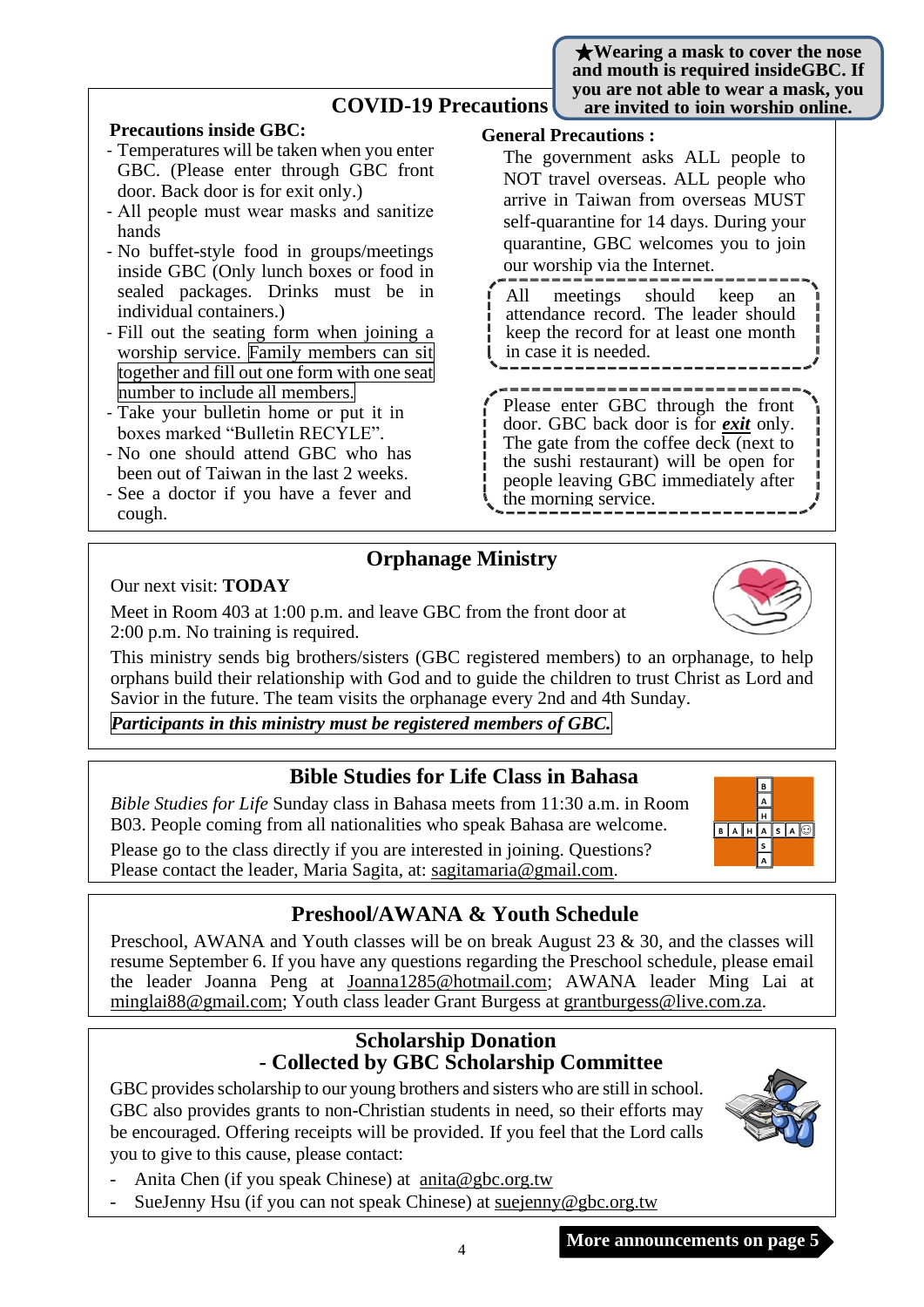# **Mabuhay Fellowship**



Today, August 9, the Mabuhay Fellowship will have a Tagalog Bible study at 2:00 p.m. in Basement Room B05.

The Mabuhay Fellowship comprises Filipinos aiming to share God's love and light through worship, prayer, Bible study, fellowship, gospel sharing, ministry, and more.

- ★ **Evergreen Bilingual Fellowship** meets every Saturday night from 6:00 to 8:00 p.m. in GBC Room 401. To join please email: [wistlesliang@hotmail.com.](mailto:wistlesliang@hotmail.com)
- ★ **Sacred Music Serving Trainings (In Chinese):** There will soon be 3 Sacred Music Serving Trainings (Basic Music Theory, Vocal Music Training, Piano Playing), in Chinese, taught by the current Chinese Choir leaders. After the training, the students are expected to serve in choir ministries. Cost applies. Please see Chinese bulletin for details.
- ★ **AWANA Teachers Needed:** AWANA is our Children's Sunday School Ministry for children from Kindergarten, age 5 (大班), to Grade 6. If you are a baptized Christian and a registered GBC member and with a heart to serve children, please contact Ming at [minglai88@gmail.com.](mailto:minglai88@gmail.com)
- ★ **Preschool Class Teachers Needed:** English Preschool Class is looking for teachers and assistants who can sing songs and tell Bible stories to children age 2-5. The class meets every Sunday from 11:40 a.m. to 12:40 p.m. Training will be provided. If you are a baptized Christian and a registered GBC member who has a heart for children's ministry, please contact Joanna Peng at Joanna1285@hotmail.com.

|                                                                                                                                                                                                                                                                                                                                                                                             |                                                                                                                                                                                                                                                                                                                                                                                                                                                                          |  | <b>English Pastor: Nick Brideson</b>                                                                                                                                                                                                                                                                                                                                                                                   |                                                                                                                                                                                                                                                                                                                                                                                                  |                                                                                                                                                                                                                                                                                                    |  |
|---------------------------------------------------------------------------------------------------------------------------------------------------------------------------------------------------------------------------------------------------------------------------------------------------------------------------------------------------------------------------------------------|--------------------------------------------------------------------------------------------------------------------------------------------------------------------------------------------------------------------------------------------------------------------------------------------------------------------------------------------------------------------------------------------------------------------------------------------------------------------------|--|------------------------------------------------------------------------------------------------------------------------------------------------------------------------------------------------------------------------------------------------------------------------------------------------------------------------------------------------------------------------------------------------------------------------|--------------------------------------------------------------------------------------------------------------------------------------------------------------------------------------------------------------------------------------------------------------------------------------------------------------------------------------------------------------------------------------------------|----------------------------------------------------------------------------------------------------------------------------------------------------------------------------------------------------------------------------------------------------------------------------------------------------|--|
| Minister Priscilla Liao<br><b>Pastor Nick Brideson</b>                                                                                                                                                                                                                                                                                                                                      |                                                                                                                                                                                                                                                                                                                                                                                                                                                                          |  |                                                                                                                                                                                                                                                                                                                                                                                                                        | Minister Kevin Wang                                                                                                                                                                                                                                                                                                                                                                              |                                                                                                                                                                                                                                                                                                    |  |
| <b>Adult Education</b><br>/Mission                                                                                                                                                                                                                                                                                                                                                          | AM Worship                                                                                                                                                                                                                                                                                                                                                                                                                                                               |  | Children's<br>Education/Caring                                                                                                                                                                                                                                                                                                                                                                                         | PM Worship                                                                                                                                                                                                                                                                                                                                                                                       | Youth/Fellowship                                                                                                                                                                                                                                                                                   |  |
| <b>Adult Education</b><br><b>Nick Brideson</b><br>nick@gbc.org.tw<br><b>Foreign Mission:</b><br><b>Medical/Dental Team</b><br><b>Armand Lim</b><br>rmanlim@yahoo.com<br><b>VBS</b> Team<br>Priscilla Liao<br>priscilla@gbc.org.tw<br><b>Taiwan Mission:</b><br><b>TaiTung Team</b><br>Cherrie Gow Lim<br>cvgow@yahoo.com<br><b>Orphanage Ministry</b><br>Julie Chen<br>yuling0914@gmail.com | <b>Morning Music</b><br>Cherrie Gow Lim<br>cvgow@yahoo.com<br><b>Morning Greeters</b><br>Chien Ferng<br>cferng@gmail.com<br><b>Adult Choir</b><br><b>Hand Bell Choir</b><br>Juliet Jao<br>lenyinjao@gmail.com<br><b>Hallel Singers</b><br>Cherrie Gow Lim<br>cvgow@yahoo.com<br><b>Morning Fellowship Tea</b><br>Yuri Shih<br>yuchen phone@hotmail.com priscilla@gbc.org.tw<br><b>Morning Multimedia</b><br>Vicky Lin<br>gbcmorningmedia@gmail.com  lou.amanda@gmail.com |  | <b>Cryroom Children's</b><br><b>Care Ministry</b><br>Abby Tu<br>abbbytu@gmail.com<br>Preschool<br>Joanna Peng<br>Joanna1285@hotmail.com<br><b>AWANA Spark Group</b><br>Crystal Turner<br>elisayeh@yahoo.com<br>AWANA T&T Group<br>Ming Lai<br>minglai88@gmail.com<br><b>Prayer Ministry</b><br>Priscilla Liao<br><b>Hospital Visitation</b><br>Amanda Lou<br><b>Small Groups</b><br>- Women<br>- General<br>- Ministry | <b>Evening Music Team</b><br>Alex Chen<br>gbceworshipteam@gmail.com Grant & Kirsten<br><b>Evening Greeters</b><br>Vicky Kuo<br>asiaglobe999@gmail.com<br><b>Evening Multimedia</b><br>Jusak Tandean<br>jtandean@yahoo.com<br><b>Evening Tea / Baptism</b><br><b>Celebration Fellowship</b><br>Michelle Cheng<br>yealincheng@yahoo.com<br><b>Baptism Support</b><br>Aline Kao<br>aline@gbc.org.tw | <b>Trinity Youth</b><br>(Grade 7 and above)<br><b>Burgess</b><br>grantburgess@live.co.za<br>Mabuhay Fellowship<br>Ava Zamora<br>avazam@yahoo.com<br><b>Young Adults</b><br>Fellowship<br>Kevin Wang<br>kavin@gbc.org.tw<br><b>Small Groups</b><br>- Youth<br>- Students<br>- Parenting<br>- Family |  |
| <b>Secretarial staff</b><br>SueJenny Hsu<br>Stella Chen (part-time)<br>suejenny@gbc.org.tw<br>stella@gbc.org.tw                                                                                                                                                                                                                                                                             |                                                                                                                                                                                                                                                                                                                                                                                                                                                                          |  | Deacon<br>Michael Huang<br>mhuang500@yahoo.com                                                                                                                                                                                                                                                                                                                                                                         |                                                                                                                                                                                                                                                                                                                                                                                                  | <b>Alternate Deacon</b><br>Armand Lim<br>rmanlim@yahoo.com                                                                                                                                                                                                                                         |  |

# **English Congregation Leaders**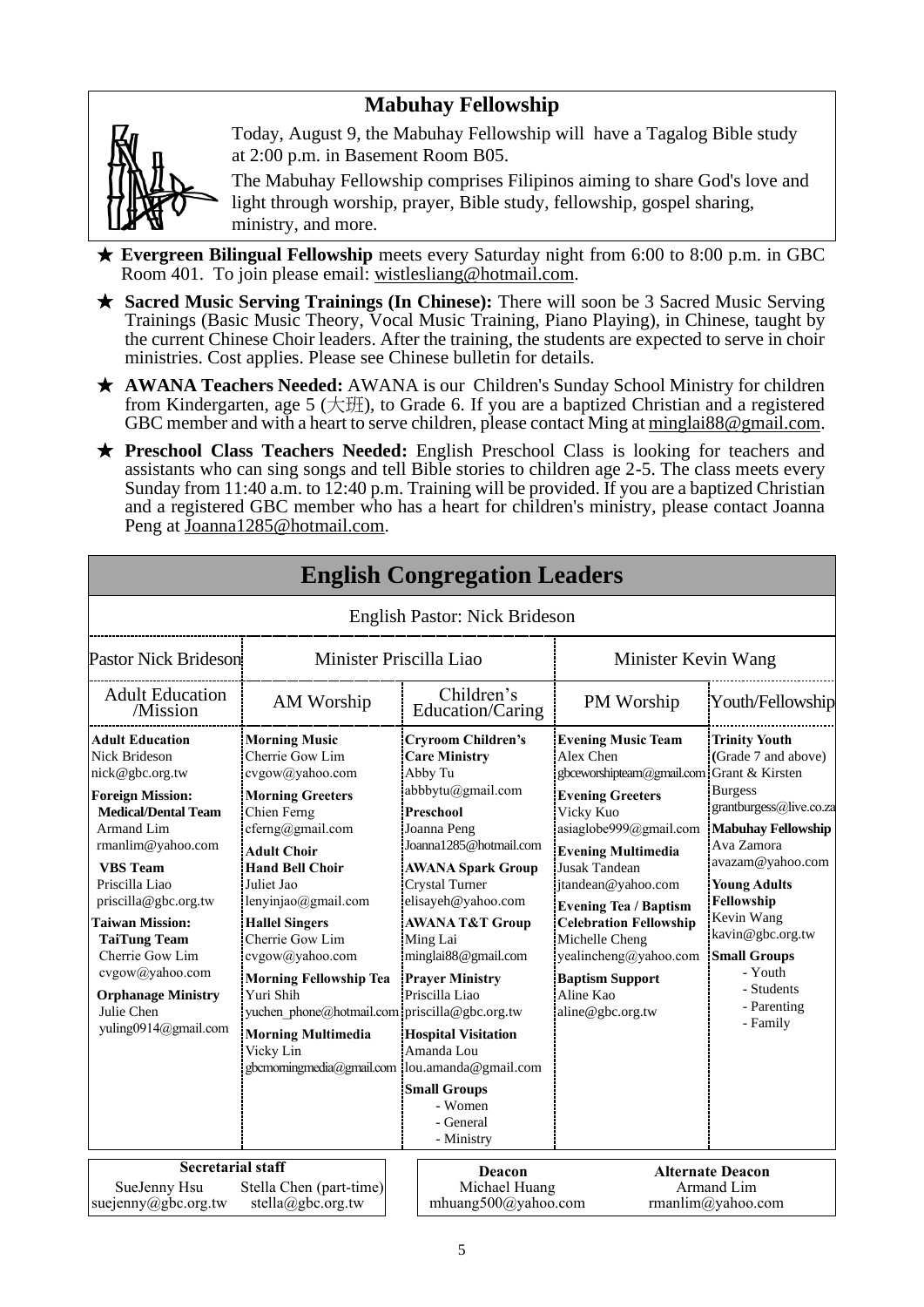| $\star\star$ Sunday School Information – Join a class directly $\star\star$ |                            |                                                                                                  |                 |                                       |
|-----------------------------------------------------------------------------|----------------------------|--------------------------------------------------------------------------------------------------|-----------------|---------------------------------------|
| <b>Class</b>                                                                | Time & Room                |                                                                                                  |                 |                                       |
| <b>Beginning Christian Life</b>                                             |                            |                                                                                                  |                 | Take the stairs by<br>the front desk, |
| Alpha – New and non-Christians                                              | 11:30 a.m.                 | Calvary Room                                                                                     |                 | 2.5th floor to both                   |
| Christianity 101 - required for baptism                                     | $11:30$ a.m.               | <b>Mount of Olives</b>                                                                           |                 | Calvary and Mount<br>of Olives rooms. |
| <b>Maturing Christians</b>                                                  |                            |                                                                                                  |                 |                                       |
|                                                                             | $9:00$ a.m.                | Mount of Olives Room                                                                             |                 |                                       |
| <b>Bible Studies for Life</b>                                               | 11:30 a.m.                 | 5 classes:<br>Room B03 - in Bahasa<br>Room B04<br>Room B05<br>WanFu 20 Room A<br>WanFu 20 Room C |                 |                                       |
|                                                                             | $2:30$ p.m.                | Room 306                                                                                         |                 |                                       |
|                                                                             | $4:00$ p.m.                | Room 305                                                                                         |                 |                                       |
| <b>Youth: Grade 7 and above</b>                                             |                            |                                                                                                  |                 |                                       |
| <b>Bible Studies for Life</b>                                               | 11:30 a.m.                 |                                                                                                  |                 | Room 405                              |
| <b>Children</b>                                                             |                            |                                                                                                  |                 |                                       |
| Nursery - Age 3 and under                                                   | $11:20$ a.m. $-12:50$ p.m. |                                                                                                  |                 | Kindergarten                          |
| Preschool - Age 3 to 5                                                      |                            | $11:40$ a.m. $-12:40$ p.m.                                                                       |                 | Room 403                              |
| AWANA - Kindergarten $(\pm \text{H})$ to Grade 6                            | 11:30 a.m. $-1:00$ p.m.    |                                                                                                  | Rooms 401 / 404 |                                       |

| $\star \star$ Fellowships - Join a fellowship directly $\star \star$ |                                                   |            |  |  |
|----------------------------------------------------------------------|---------------------------------------------------|------------|--|--|
| <b>Time</b><br><b>Fellowship</b><br>Location                         |                                                   |            |  |  |
| Mabuhay                                                              | Sundays; $2:00 - 4:00$ p.m.                       | <b>B05</b> |  |  |
| Young Adults $(20 - 35 \text{ y.o.})$                                | $2nd \& 4th Saturdays$ ; 10:30 a.m. to 12:00 p.m. | WanFu 22   |  |  |

| $\star\star$ Small Groups – Contact the leader to join $\star\star$ |                                                                                                                   |                                                          |                                                               |  |  |  |
|---------------------------------------------------------------------|-------------------------------------------------------------------------------------------------------------------|----------------------------------------------------------|---------------------------------------------------------------|--|--|--|
| <b>Type</b>                                                         | <b>Name</b>                                                                                                       | Day/Time                                                 | <b>Contact Emails</b>                                         |  |  |  |
| <b>Students</b>                                                     | <b>International Students Group</b>                                                                               | Friday<br>$7:30 - 9:00$ pm                               | WanFu 22A<br>cesaledro57@gmail.com                            |  |  |  |
| <b>Parenting</b>                                                    | <b>Parenting Group</b>                                                                                            | $2nd$ & 4 <sup>th</sup> Sunday<br>$11:30$ am $-12:30$ pm | GBC Room 402<br>rod_syverson@hotmail.com                      |  |  |  |
| Women                                                               | Women's Group                                                                                                     | $2nd$ & 4 <sup>th</sup> Saturday<br>$8:30 - 10:30$ am    | Near GBC<br>joeym.vanderwerf@gmail.com                        |  |  |  |
|                                                                     | Salt & Light                                                                                                      | Sunday<br>$1:30 - 3:00$ pm                               | <b>GBC Mount of Olives Room</b><br>paulhan2908@gmail.com      |  |  |  |
|                                                                     | <b>Bilingual Interpretation Group</b>                                                                             | Sunday<br>$2:00 - 4:00$ pm                               | GBC Room 303<br>cfindler@yahoo.com                            |  |  |  |
|                                                                     | Crown of Beauty                                                                                                   | Saturday<br>$2:00 - 4:00$ pm                             | <b>GBC Mount of Olives Room</b><br>clemence $4261$ @gmail.com |  |  |  |
| <b>General</b>                                                      | Thursday Night Bible<br><b>Study Group</b>                                                                        | Thursday<br>$7:30 - 9:00$ pm                             | GBC Room 301<br>rod_syverson@hotmail.com                      |  |  |  |
|                                                                     | NanGang Bible<br><b>Study Group</b>                                                                               | Friday<br>$7:00 - 9:30$ pm                               | NanGang<br>sagitamaria@gmail.com                              |  |  |  |
|                                                                     | YungHe Bible Study Group                                                                                          | Friday<br>7:00-8:30 pm                                   | YungHe<br>yedukondaluster@gmail.com                           |  |  |  |
|                                                                     | HsinChu Bible Study Group                                                                                         | Friday<br>$7:30 - 8:45$ pm                               | HsinChu<br>rmanlim@yahoo.com                                  |  |  |  |
| <b>Ministry</b>                                                     | <b>Hospital Visitation Group</b>                                                                                  | Thursday<br>$1:30 - 2:30$ pm                             | Near GBC<br>lou.amanda@gmail.com                              |  |  |  |
|                                                                     | If you are interested in starting a new group,<br>please contact Minister Priscilla Liao at priscilla@gbc.org.tw. |                                                          |                                                               |  |  |  |